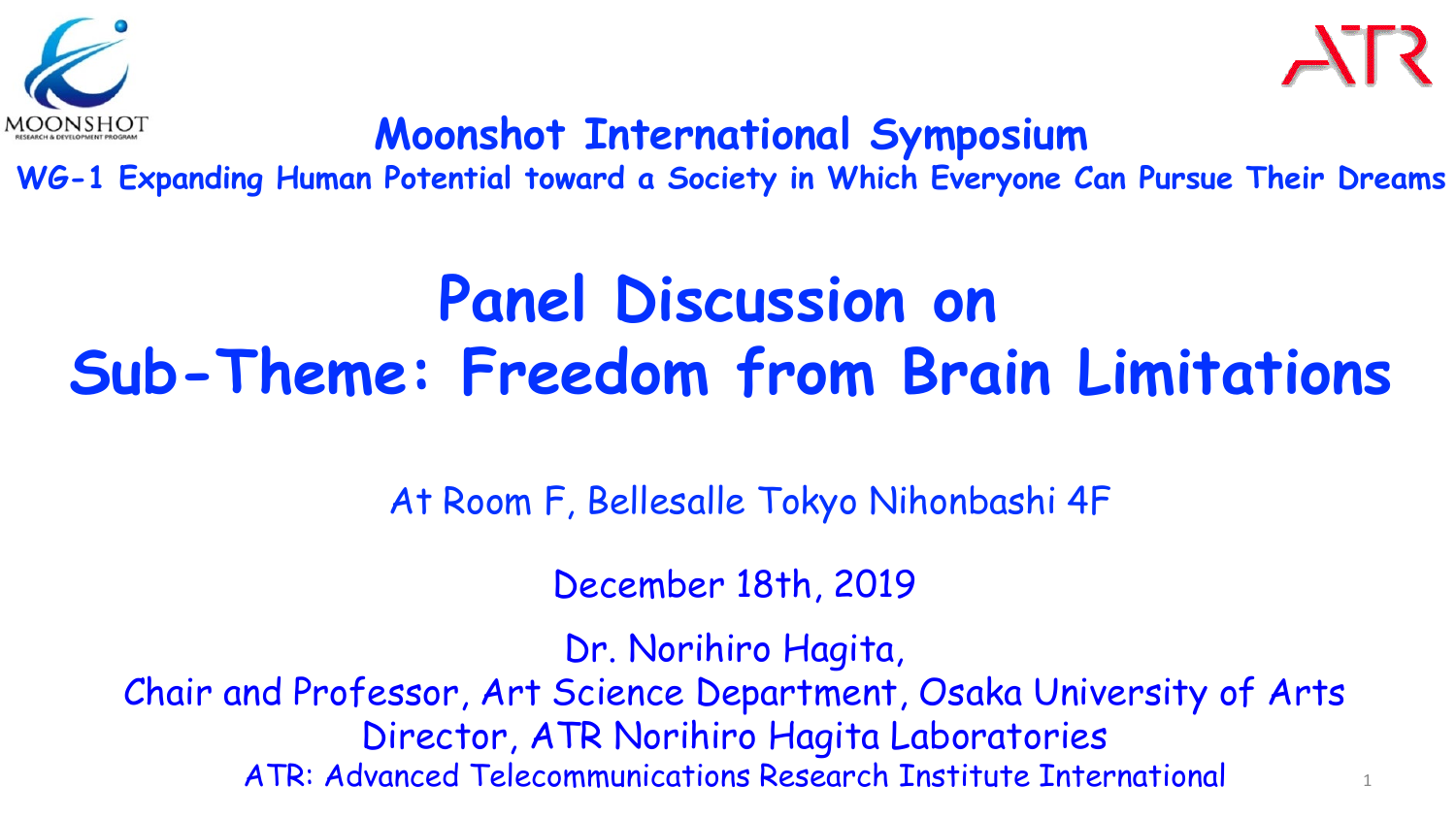

### Only One Teleoperator Can Control Four Robots (2008 in Osaka by ATR)

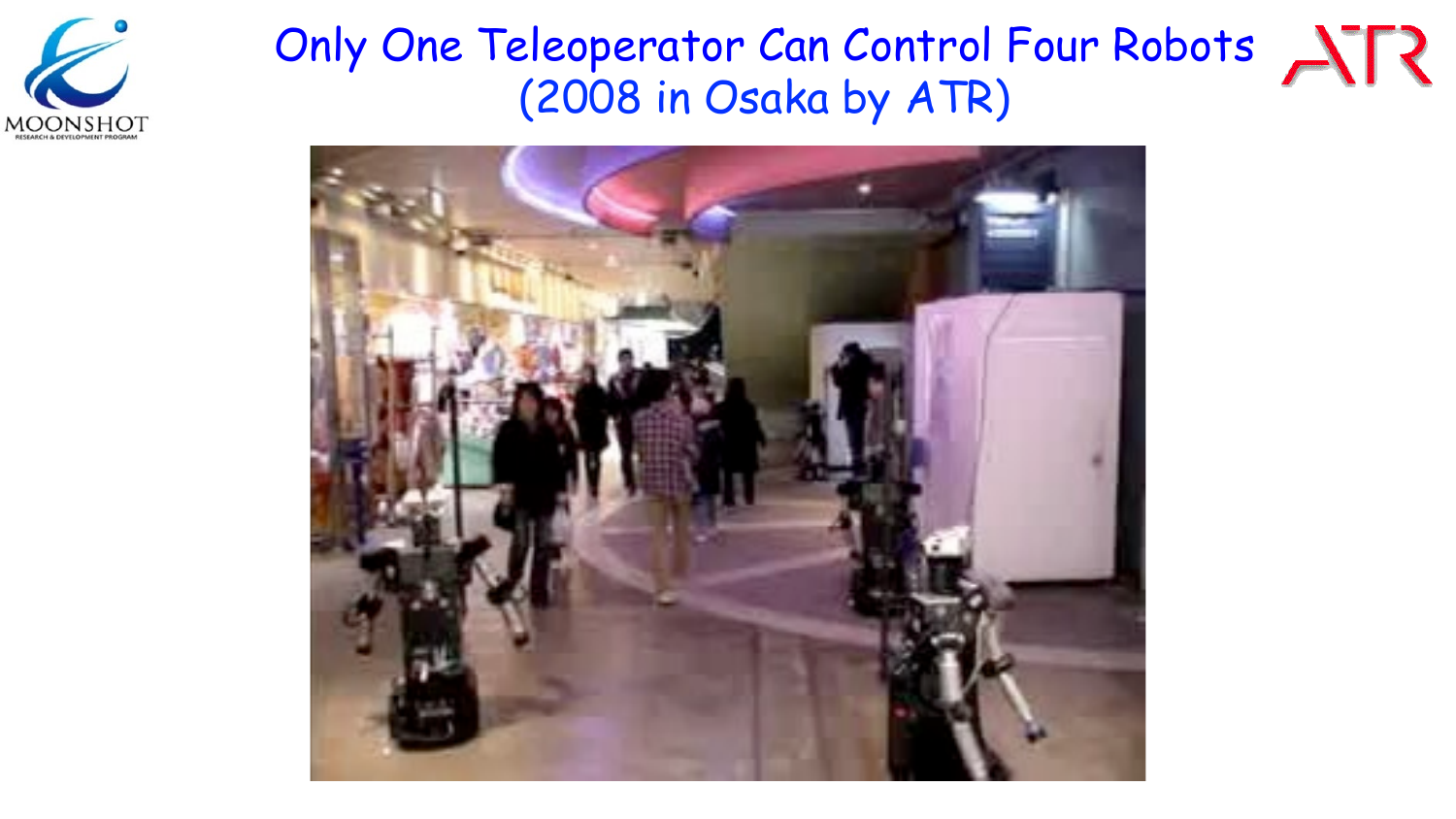

# "Only One Teleoperator can control four robots" means ... (2008) STR

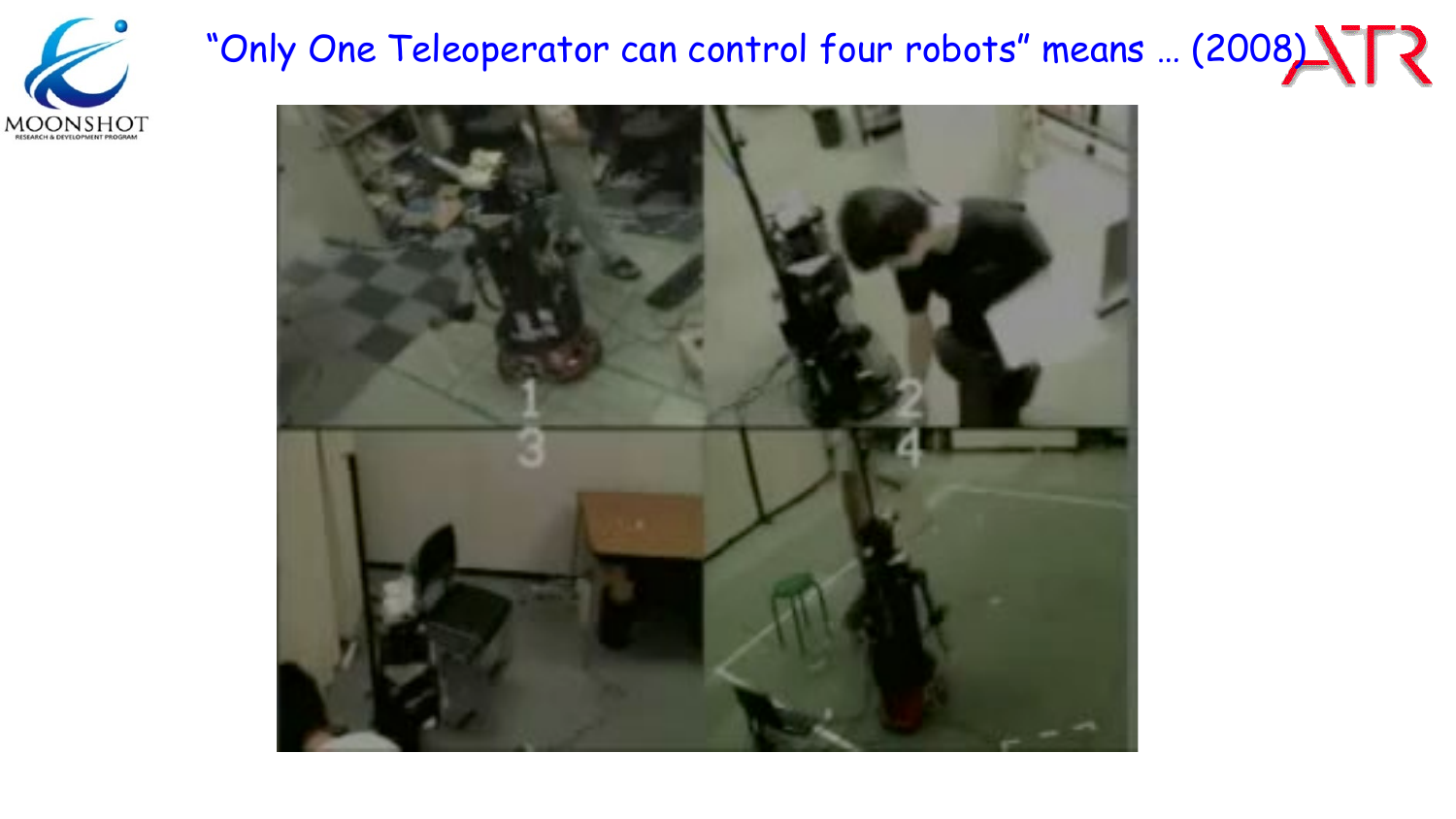

## Expanding of the brain abilities



Sensor Devices Mechatronics

 $\triangle$ R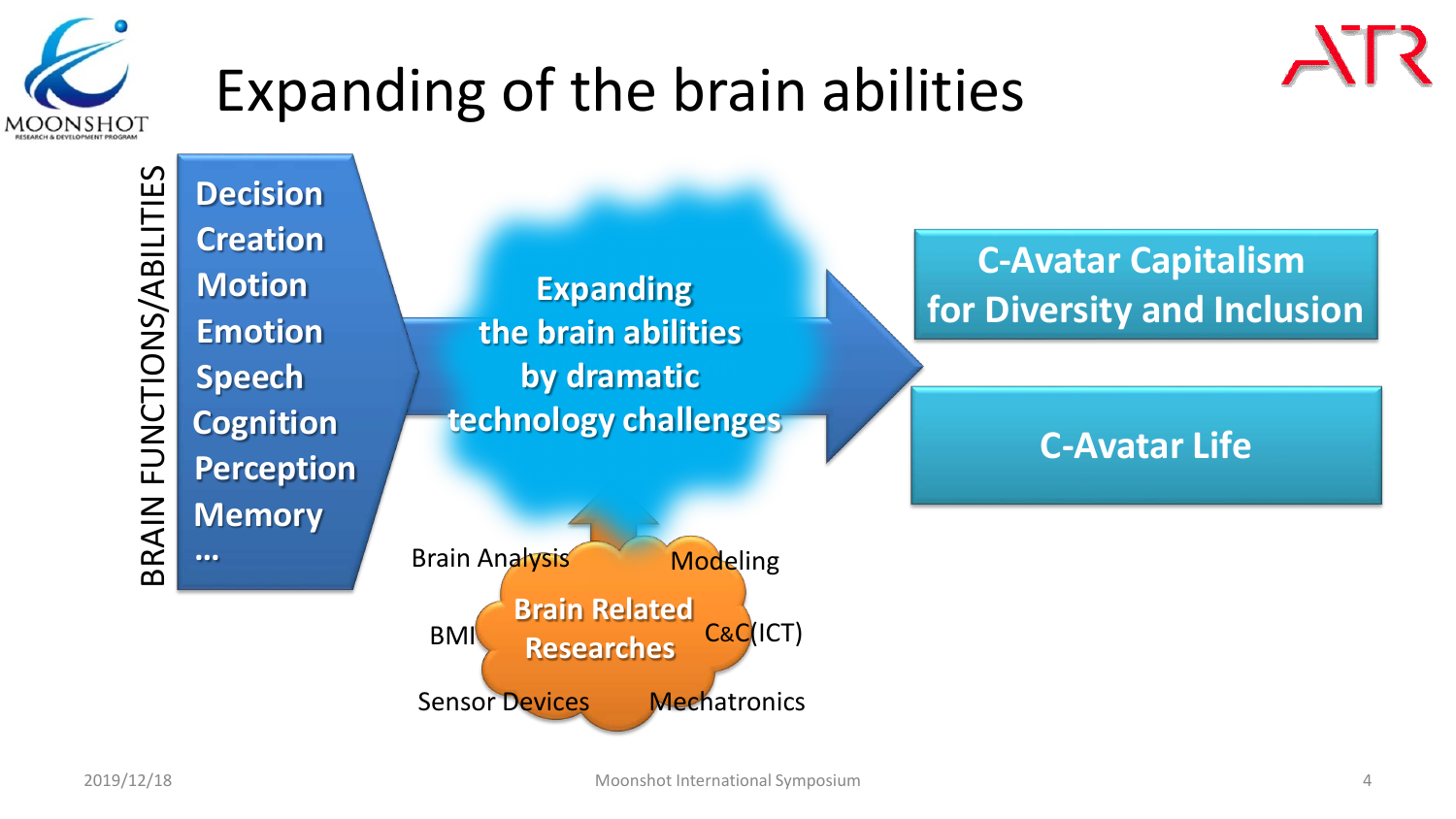

# Q1) "Expanding of the brain abilities" means



### If only one teleoperator *could* control many C-Avatars, May human brain *acquire new functions*?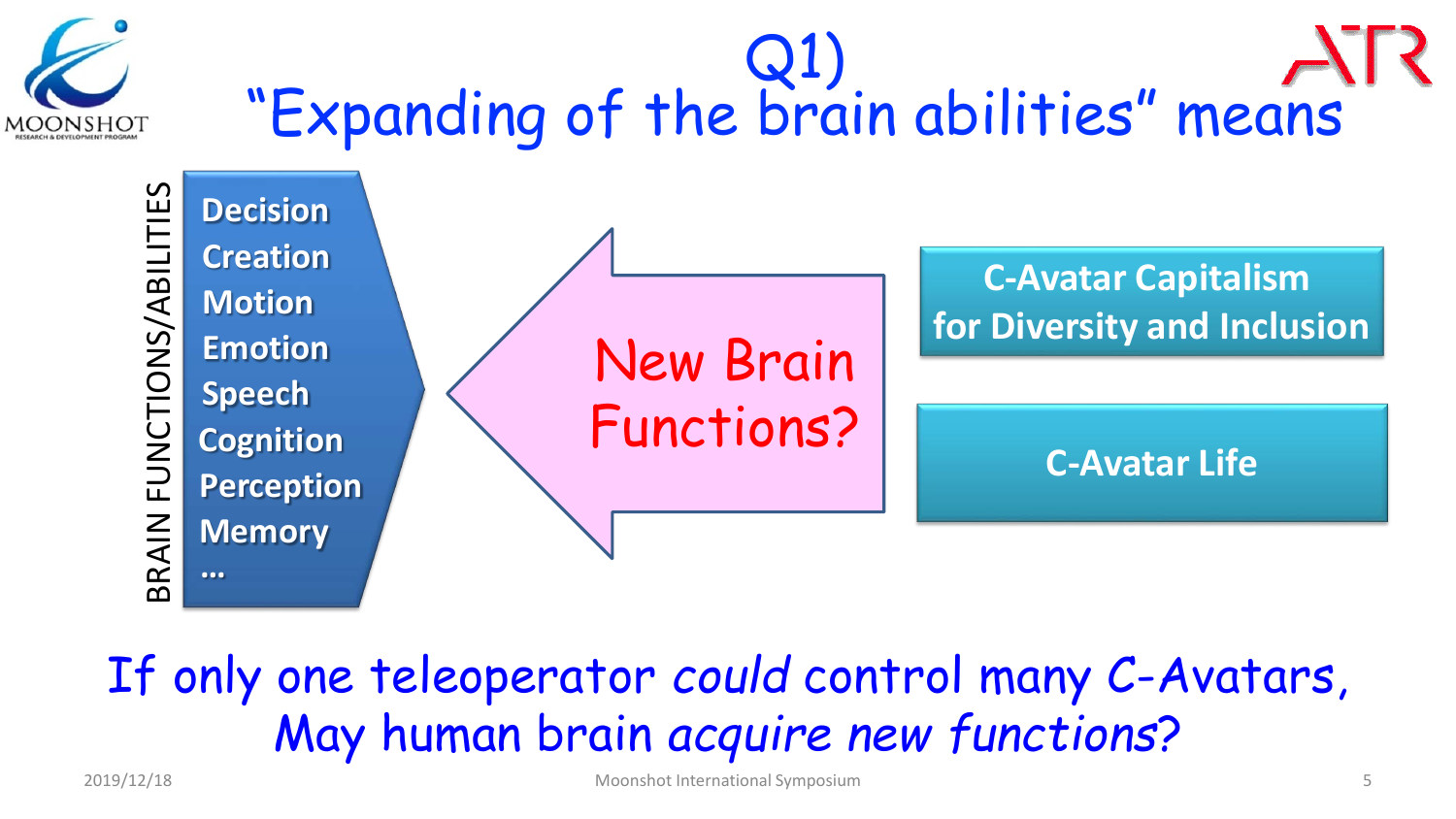



## What are the pros and cons of the current BxI research?

Q2)

### Q3) What are the non-technological difficulties to realize the freedom from brain limitations?

*-Social adjustment* considering *ELSE (Ethical, Legal, Social and Economic)* Issues in implementation

- *Human acceptance* based on diversity and super-flexibility